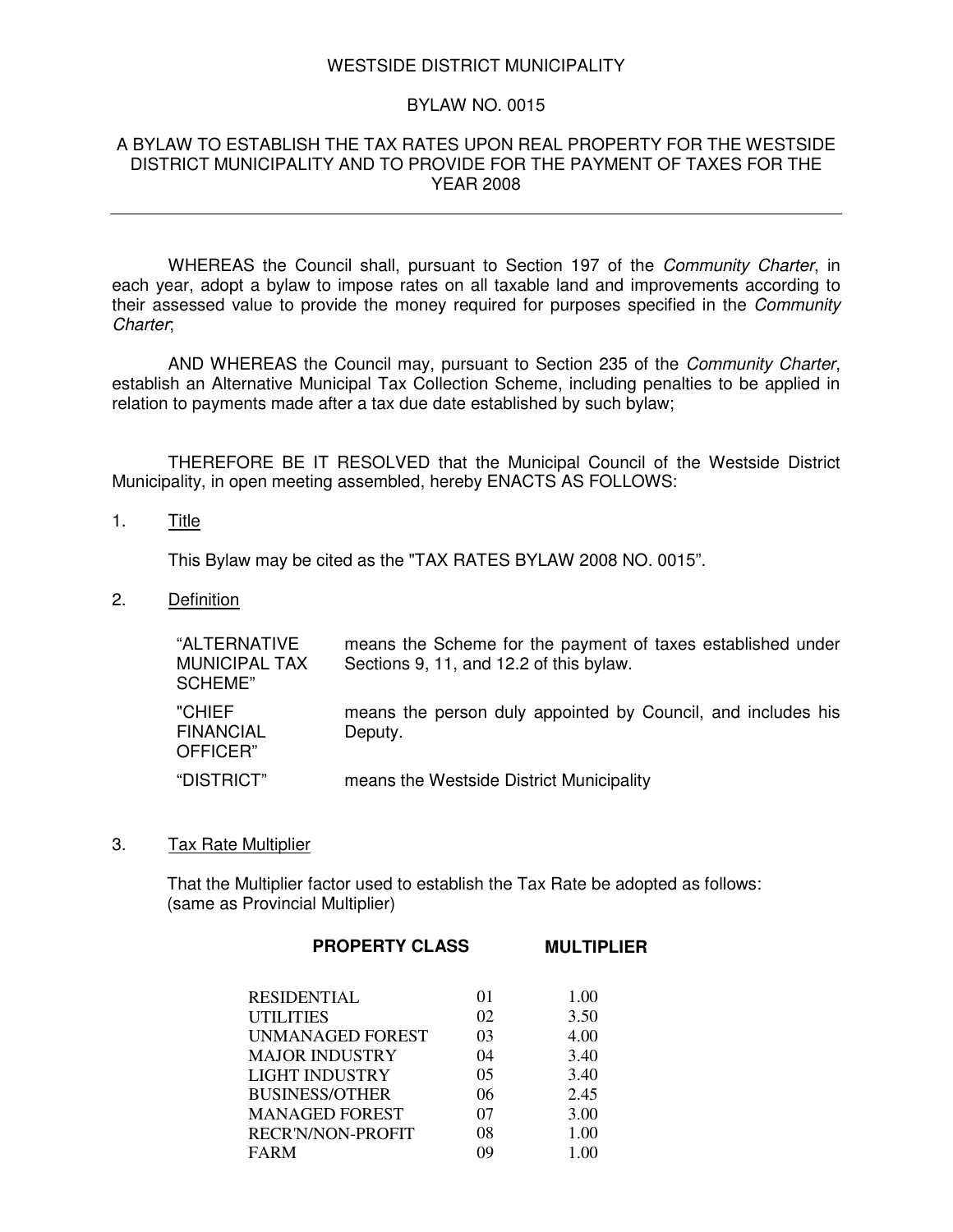# 4. Tax Rates for General Municipal Purposes

Tax rates for all lawful general purposes, as shown in column 'A' of Schedule 'A' Page 1 attached hereto and forming a part of this Bylaw, are hereby imposed and levied on taxable land and improvements according to their assessed value as shown upon the Real Property Tax Roll for general municipal purposes for the Westside District Municipality for 2008.

# 5. Tax Rates for General Debt

Tax rates for the payment of interest and principal on debts incurred by the District for municipal purposes, as shown in column 'B' of Schedule 'A' Page 1 attached hereto and forming a part of this Bylaw, are hereby imposed and levied on all taxable land and improvements according to their assessed value as shown upon the Real Property Tax Roll for general municipal purposes for the Westside District Municipality for 2008.

# 6. Tax Rates for Regional District of Central Okanagan

Tax rates for the payment of the Regional District of Central Okanagan requisition, excluding tax rates for the S I R requisition under Section 6 as shown in column 'C' of Schedule 'A' Page 1 attached hereto and forming part of this Bylaw, are hereby imposed and levied on taxable land and improvements according to their assessed value on the basis provided under Section 26 of the *Hospital District Act* and as shown upon the Real Property Tax Roll for the Westside District Municipality for 2008.

# 7. Tax Rates for Regional District of Central Okanagan SIR Program

Tax rates for the payment of the Regional District of Central Okanagan requisition for the SIR Program, excluding tax rates for the Regional Parks Function under Section 6 as shown in column 'D' of Schedule 'A' Page 1 attached hereto and forming part of this Bylaw, are hereby imposed and levied on taxable land according to their assessed value on the basis provided under Section 26 of the *Hospital District Act* and as shown upon the Real Property Tax Roll for the Westside District Municipality for 2008.

# 8. Central Okanagan Regional Hospital District

Tax rates for the payment of the Central Okanagan Regional Hospital District requisition, as shown in column 'E' of Schedule 'A' Page 1 attached hereto and forming part of this Bylaw, are hereby imposed and levied on taxable land and improvements according to their assessed value on the basis provided by Section 26 of the *Hospital District Act* and according to their assessed value as shown upon the Real Property Tax Roll for the Westside District Municipality for 2008.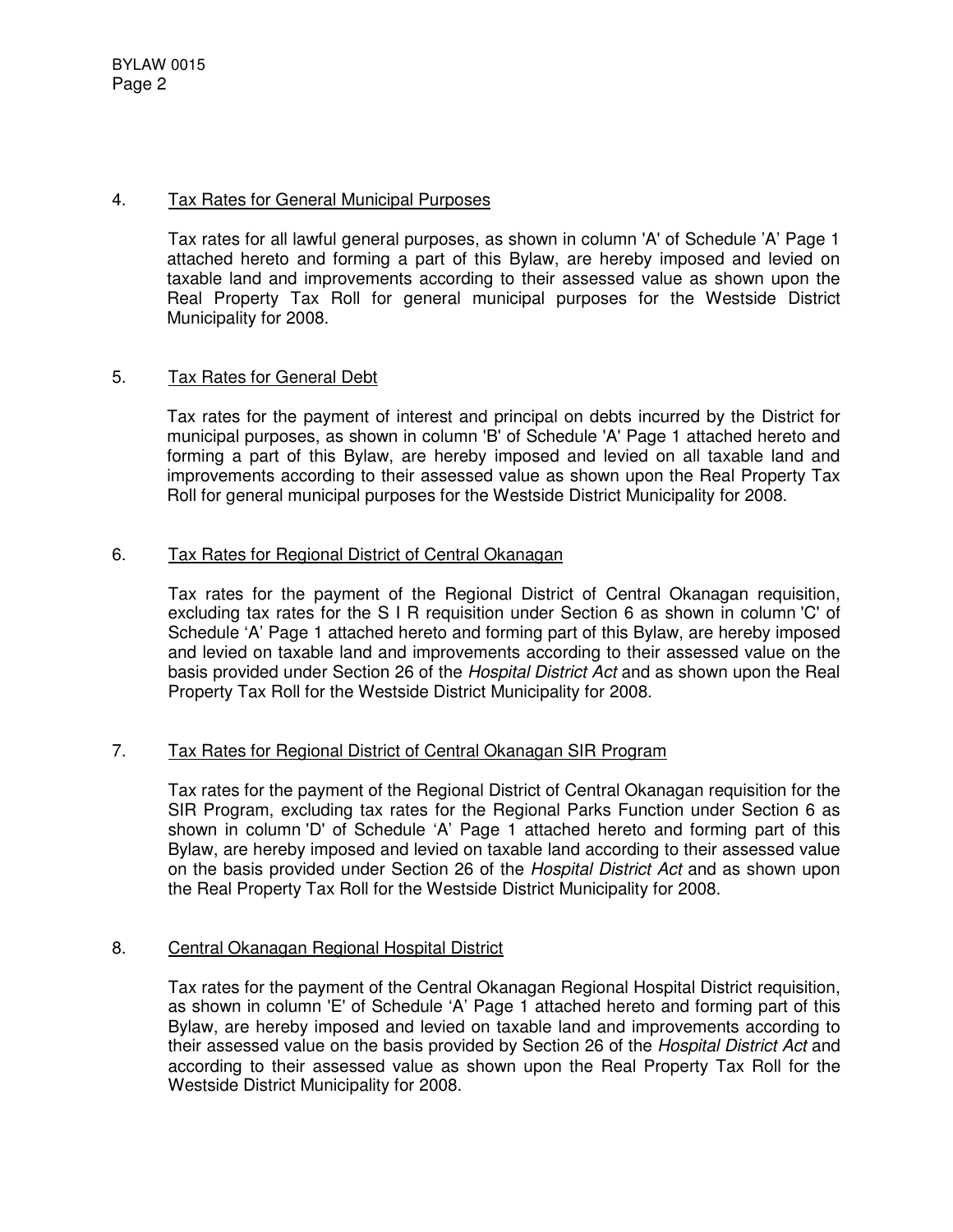# 9. Alternative Municipal Tax Scheme

- 9.1 Unless section 9.3 applies, the rates and taxes named under this Bylaw are due and shall be paid in accordance with sections 9, 10, and 11 of this Bylaw on or before July 4, 2008.
- 9.2 An owner may elect to pay the rates and taxes named under this Bylaw in accordance with the Alternative Municipal Tax Collections Scheme by providing written notice of that election to the Chief Financial Officer at his office at the District offices at the Westside District Municipality, BC, on or before June 15, 2008.
- 9.3 An owner may elect to pay the rates and taxes named under this Bylaw in accordance with the General Municipal Tax Collection Scheme established under Division 10 of Part 7 of the *Community Charter* by giving written notice of that election to the Chief Financial Officer at his office at the Westside District Municipality offices on or before June 15, 2008.
- 9.4 If an Owner does not make an election under Section 9.2 or 9.3, the Alternative Municipal Collection Scheme applies to the rates and taxes payable to that Owner.

# 10. Rates and Taxes Payable to Chief Financial Officer

The rates and taxes named under this Bylaw shall be levied, raised and collected for the purposes stated, and shall be payable to the Chief Financial Officer at his office at the District offices.

11. Penalties

Upon the 5th day of July, 2008, or as soon thereafter as is practicable, the Chief Financial Officer shall add to the unpaid balance of the current year's taxes, in respect of each parcel of land and the improvements as shown upon the Real Property Tax Roll of the City for 2008:

(a) ten (10) percent of the amount unpaid as of 4:30 pm on the 4th day of July, 2008.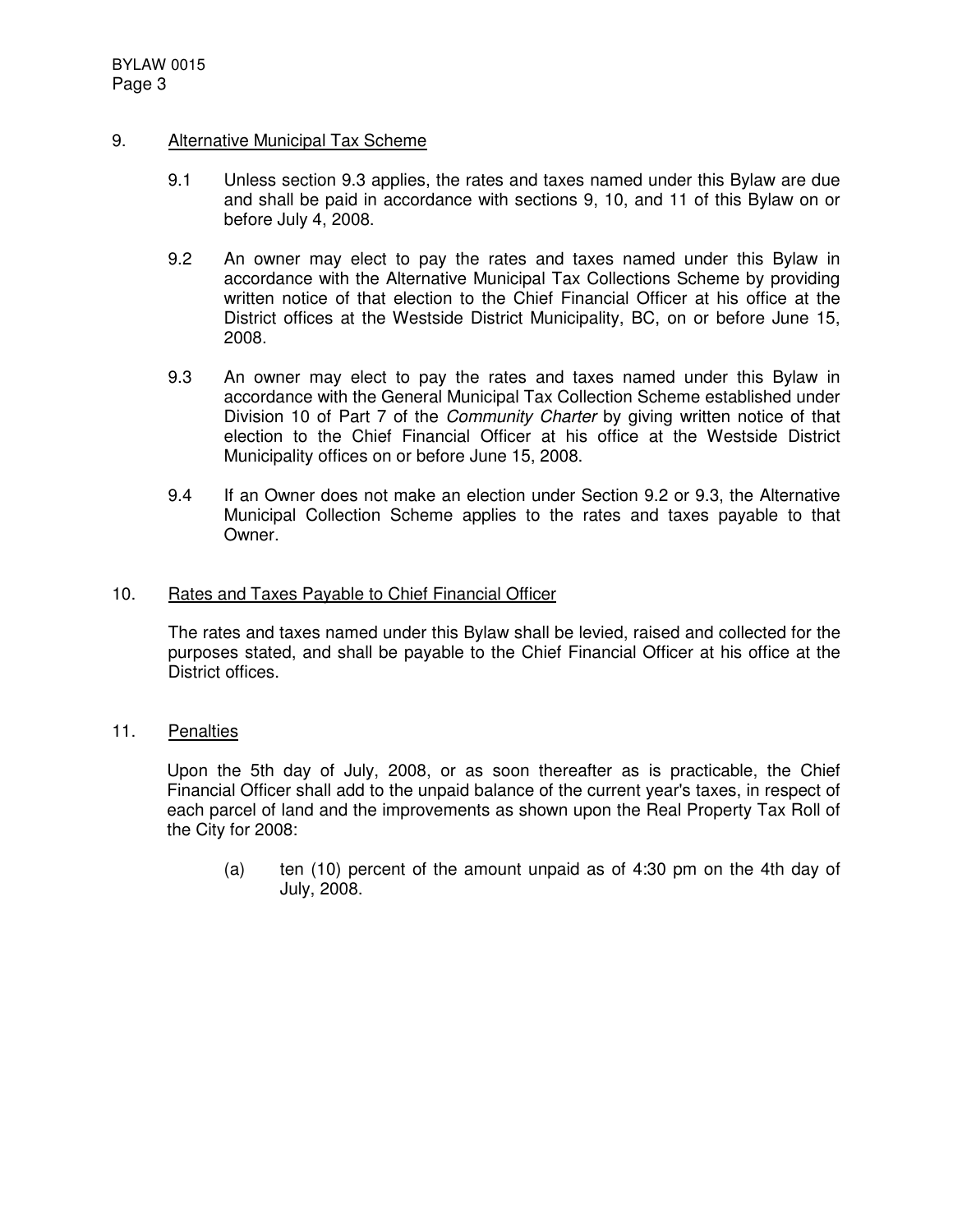# 12. Supplementary Tax Rolls

- 12.1 Upon receipt of a Supplementary Tax Roll from B.C. Assessment, the Chief Financial Officer shall levy taxes in accordance with the rates specified in Schedule 'A' of this Bylaw according to the taxable values as shown on the Supplementary Tax Rolls.
- 12.2 For each Supplementary Tax Roll, the Chief Financial Officer shall add penalties to the unpaid amounts as follows:
	- (a) Where Supplementary Tax Notices are sent before the 1st day of June, 2008, penalties shall be added as set out in Section 11 of this Bylaw.
	- (b) Where Supplementary Tax Notices are sent after the 1st day of June, 2008 and before the 16th day of July, 2008; ten (10) percent shall be added on any amount unpaid after 30 (thirty) days.

# 13 R.D.C.O. Parcel Tax

Levy on parcel tax for 2008 is \$632,624 and for Sewer fund parcel tax is \$309,740.

PASSED FIRST READING 2008-MAY-06 PASSED SECOND READING 2008-MAY-06 PASSED THIRD READING 2008-MAY-06 ADOPTED 2008-MAY-13

M A Y O R

DIRECTOR OF CORPORATE SERVICES